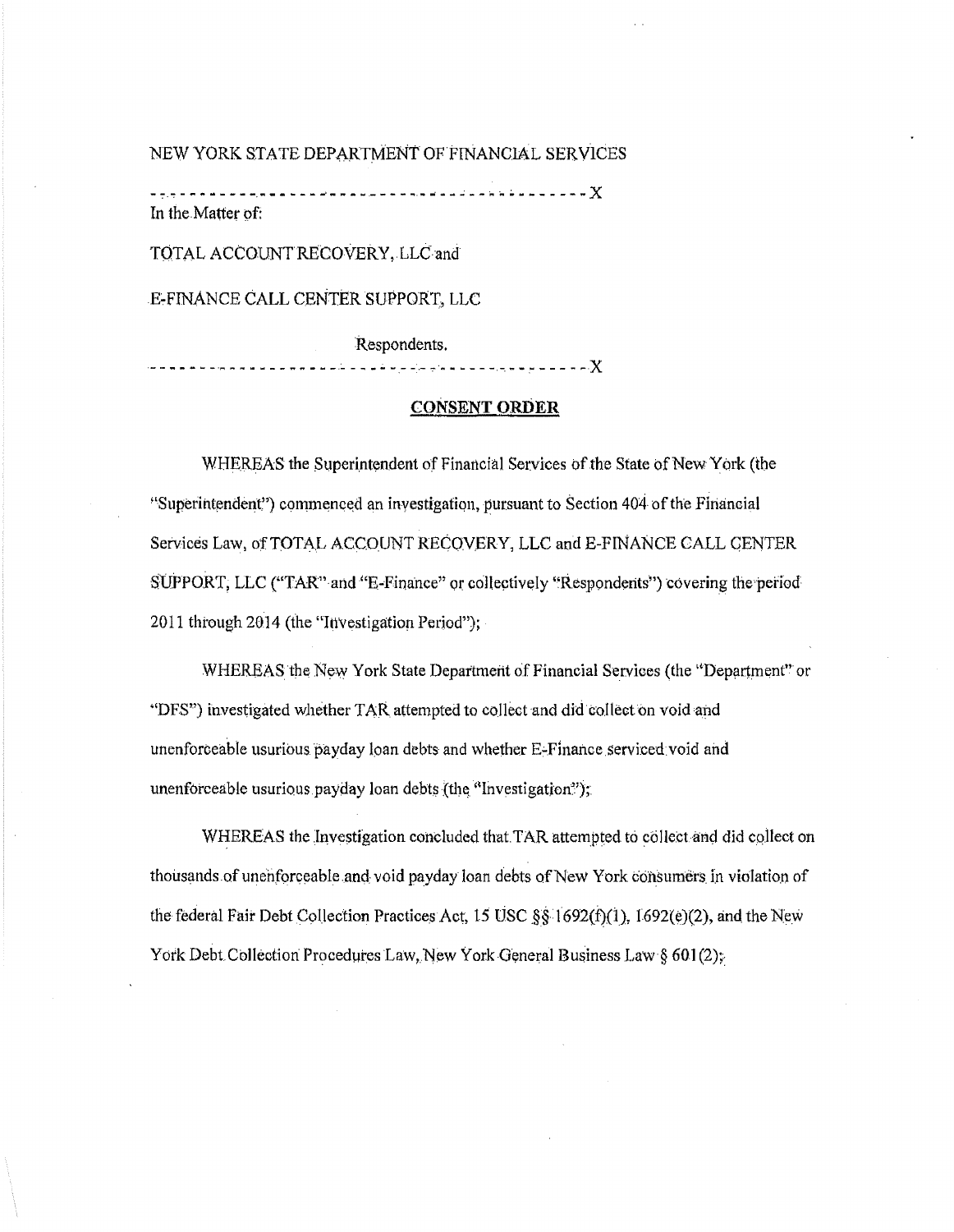WHEREAS the Investigation concluded that E-Finance serviced thousands of imenforceable and void payday loan acicaunts belonging to New York consumers in violation of New York Financial Services Law §: 408;

NOW, THEREFORE, the Department and Respondents are willing to resolve the matters cited herein in lieu of proceeding by notice and a hearing;

### **FINDINGS**

The findings of the Department's Investigation are as follows;

# Background

1. "Total Recovery Solutions LLC" ("TRSLLC") was a Missouri limited liability corporation formed on January 14, 2011. TRSLLC formed as a Delaware limited liability company on April 26, 2013 and terminated as a Missouri company on September 24, 2013. The name of the Delaware company became Total Account Recovery, LLC (again, "TAR") on September 26, 2013.

2. TAR f/k/a TRSLLC registered with the New York Secretary of State on March 25,2011.

3. TRSLLC and TAR's business activity consisted of the collection of consumer debt for a.fee of approximately 30 percent of the arnount collected *on* behalf of certain lenders. TAR's portfolio consisted of debts resulting from payday loans with interest rates substantially in excess of New York's civil and criminal usury caps of 16 percent and 25 percent respectively.

4. E-Finance Call Center Support, LLC ("E-Finance") is a limited liability company formed in Missouri on March 21, 2012 and changed to a Delaware corporation on April 26, 2013. E-Finance terminated as a Missouri company on February 15, 2014.

 $\overline{2}$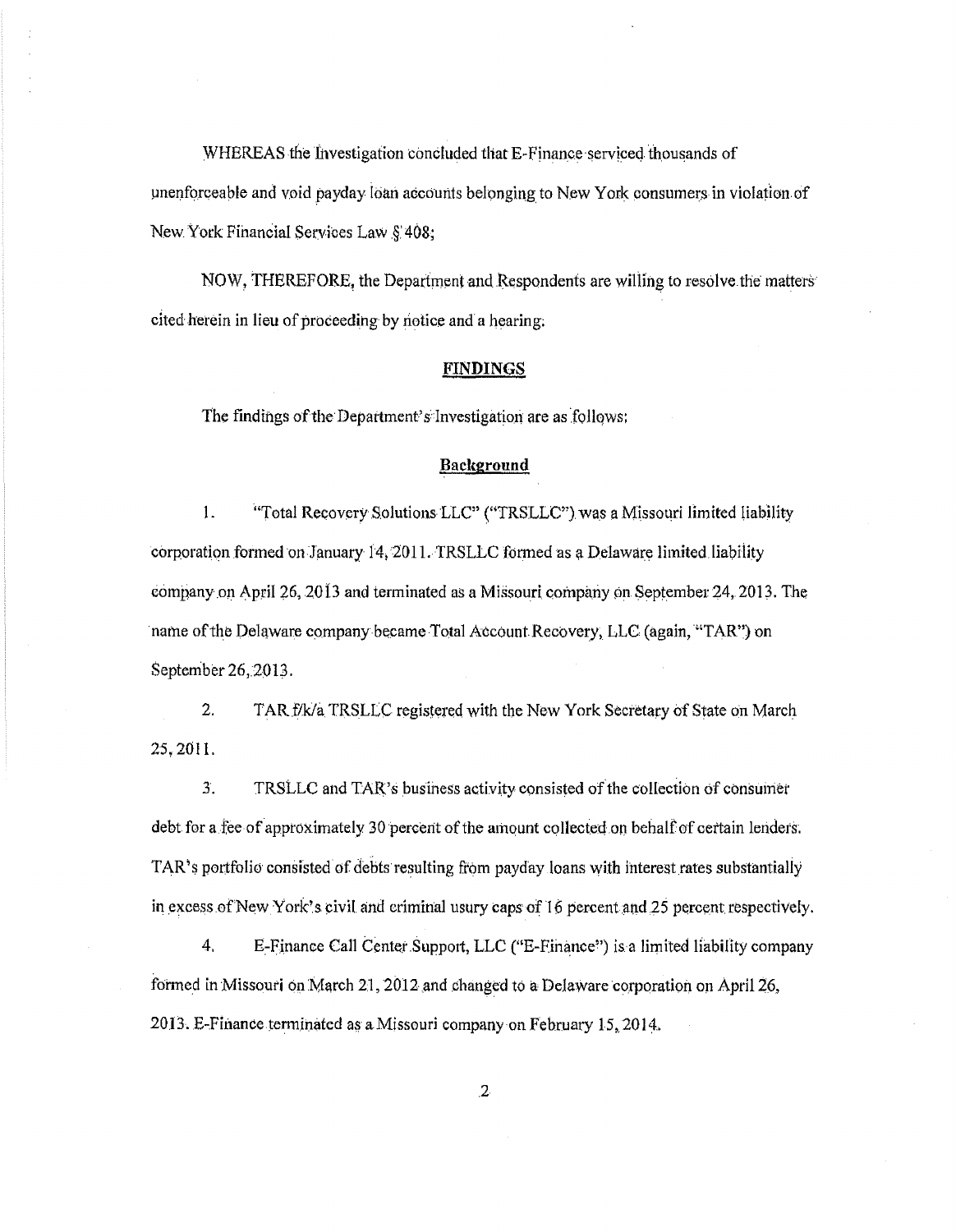5. **E-Finance operated as a call center that received a monthly flat fee from payday** lenders of approximately \$1,000 for servicing payday loan accounts as well as a fee per inbound telephone call received from consumers. In servicing payday loan accounts, E-Finance contacted borrowers when they were late in making payments on their loans, directed them concerning how to make payments, collected payments, and negotiated payment arrangements with borrowers.

6. With regard to payday loan accounts that went into default, E-Finance informed consumers that the accounts would be transferred to TAR, which then assumed responsibility for collecting on the defaulted debt.

7. Between 2012 and 2014, E-Finance serviced payday loan accounts on behalf of at least 11 online payday lenders.

8. E-Finance has represented to the Department that it did not at any point during the Investigation Period act as a third-party debt collector of defaulted payday loan debt of New York consumers.

9. Respondents have represented to the Department that because neither TAR nor E-Finance acted as a lender or controlled any payday loans that it collected on, attempted to collect on, or serviced, neither Respondent reported to any credit reporting bureau information relating to the payday loan accounts of New York consumers that it collected on, attempted to collect on, or serviced during the Investigation Period. Respondents have further represented to the Department that, to their knowledge, the payday lenders on whose behalves they collected or attempted to collect loan payments of New York consumers, or serviced payday loan accounts of New York consumers, did not report to any credit reporting bureau information relating to those accounts.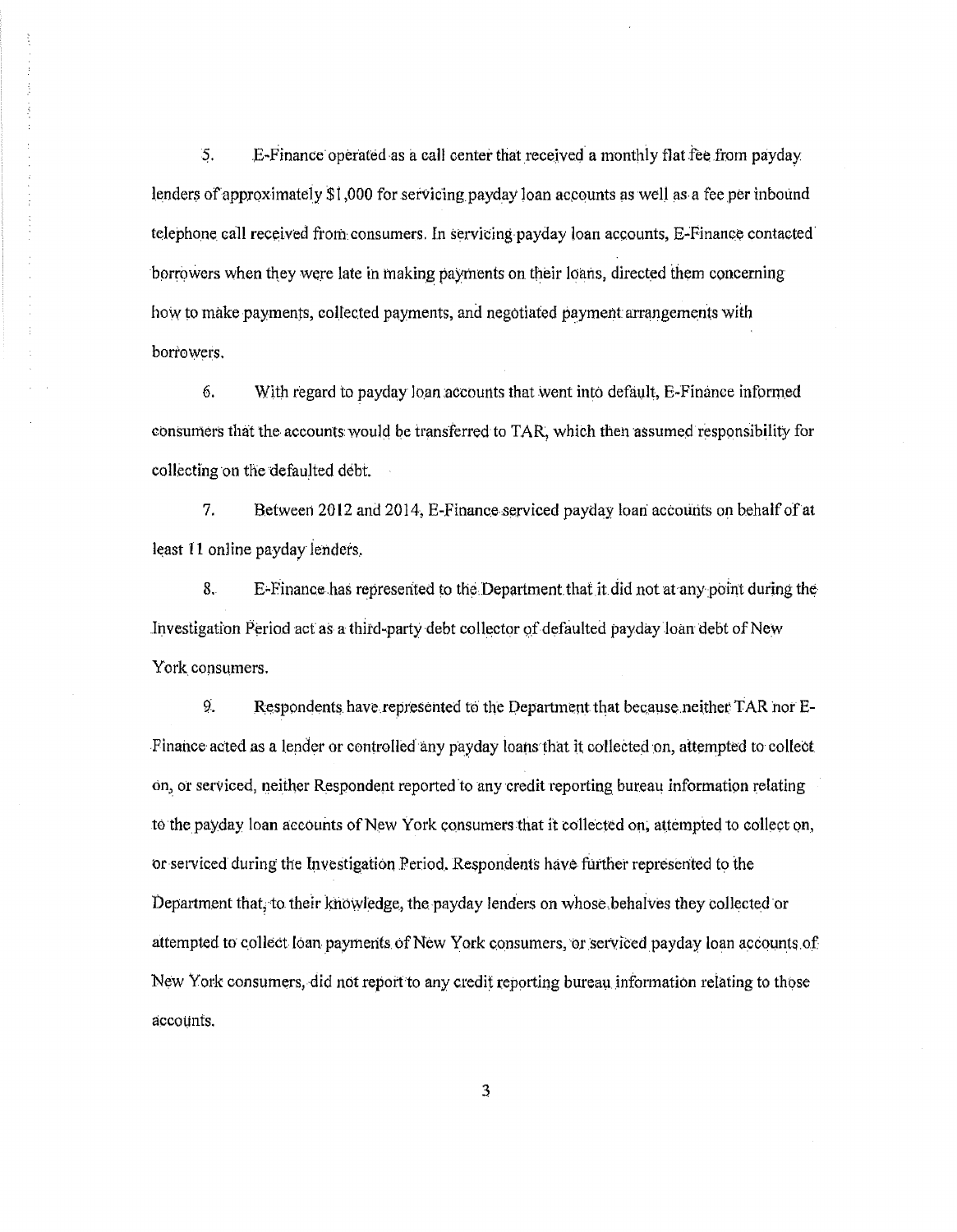10, Respondents shared some commort ownership during portions ofthe investigation Period..

11. During the Investigation Period, TAR collected payments made on thousands of usurious payday loan accounts of New York consumers. TAR has represented to the Department that on or about July 2014, it ceased collecting payday loan debts of New York consumers. TAR has further represented that since on or about July 2014 it has not sent any communications to New York consumers regarding their loan accounts and believes the loans have been Written off. Thousands of New York consumers, however, may believe thatthere continue to be outstanding balances on their payday Joan accounts previously collected on by TAR..

12. During the Investigation Period, E-Finance serviced thousands of payday loan accounts of New York consumers, totaling millions of dollars. E-Finance has represented to the Department that on or about July 2014, it ceased servicing payday loan debts of New York consumers. E-Finance has further represented that since on or about July 2014 it has not sent any communications to New York consumers regarding their loan accounts.

13. Respondents have represented to the Department that on or about December 31, 2015, they ceased all their operations relating to payday loan servicing and payday loan debt collection.

14. In complaints filed with DFS, New York consumers alleged that TAR harassed them in seeking to collect on illegal payday loan debts, and repeatedly called them at home and at work.

15. In complaints filed with DFS, New York consumers alleged that E-Finance harassed them in seeking to obtain payments on illegal payday loan debts, and repeatedly called them, left messages, and sent emails to pressure them to pay their alleged payday loan debts.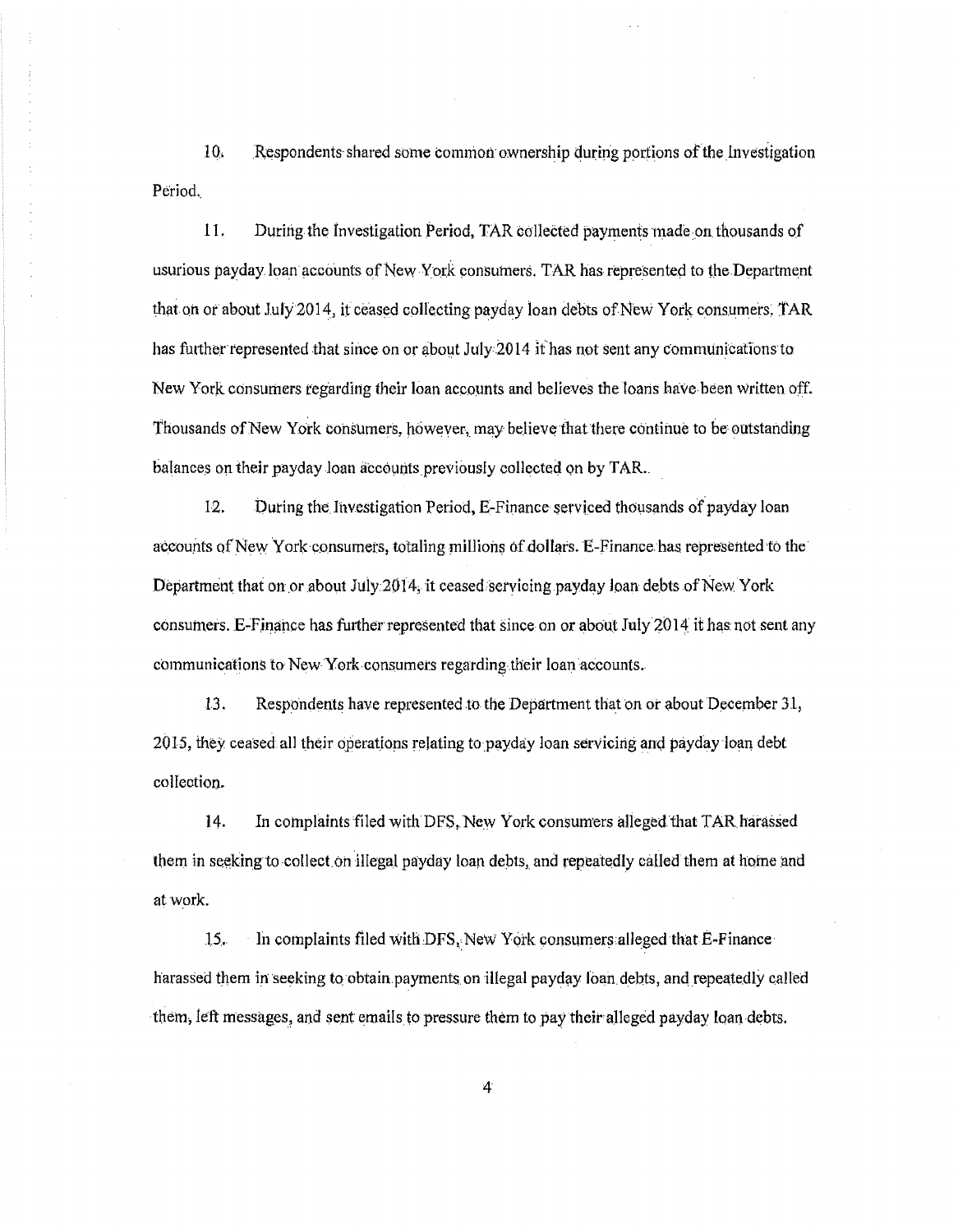# Collecting and Attempting to Collect on Void and Unenforceable Loans

 $16.$ The Fair Debt Collection Practices Act, 15 USC § 1692, prohibits the collection of any consumer debt that is not permitted by law. It also prohibits false and misleading representations in connection with the collection of a consumer debt, including falsely misrepresenting the legal status of a debt.

 $17.$ The New York Debt Collection Procedures Law, N.Y. Gen. Bus. Law § 601(2), prohibits debt collectors from knowingly collecting, attempting to collect, or asserting a right to any collection fee, attorney's fee, court cost or expense unless such charges are justly due and legally chargeable against the debtor.

18. Pursuant to New York General Obligations Law § 5-501 and New York Banking Law § 14-a, New York State's usury limit is generally 16 percent per annum.

19. Non-bank lenders are prohibited from making loans with interest rates exceeding 25 percent per annum with exceptions not applicable here (e.g., except for a loan in the amount of \$2,500,000 or more). Neither Respondent nor any of either's affiliates have ever held or sought a license from the Department.

20. With exceptions not applicable here, any loan charging a rate in excess of 25 percent per annum constitutes criminal usury under New York Penal Law §§ 190.40 and 190.42.

21. Subject to narrow exceptions, under General Obligations Law  $\S$  5-511, usurious loans offered in New York by non-bank lenders with interest rates above the statutory maximum. are void and unenforceable.

22. On February 22, 2013, the Department published a guidance letter to all debt collectors operating in New York reminding them that usurious loans, including payday loans, are void and unenforceable, and that attempts to collect on debts that are void or unenforceable

 $\mathfrak{s}$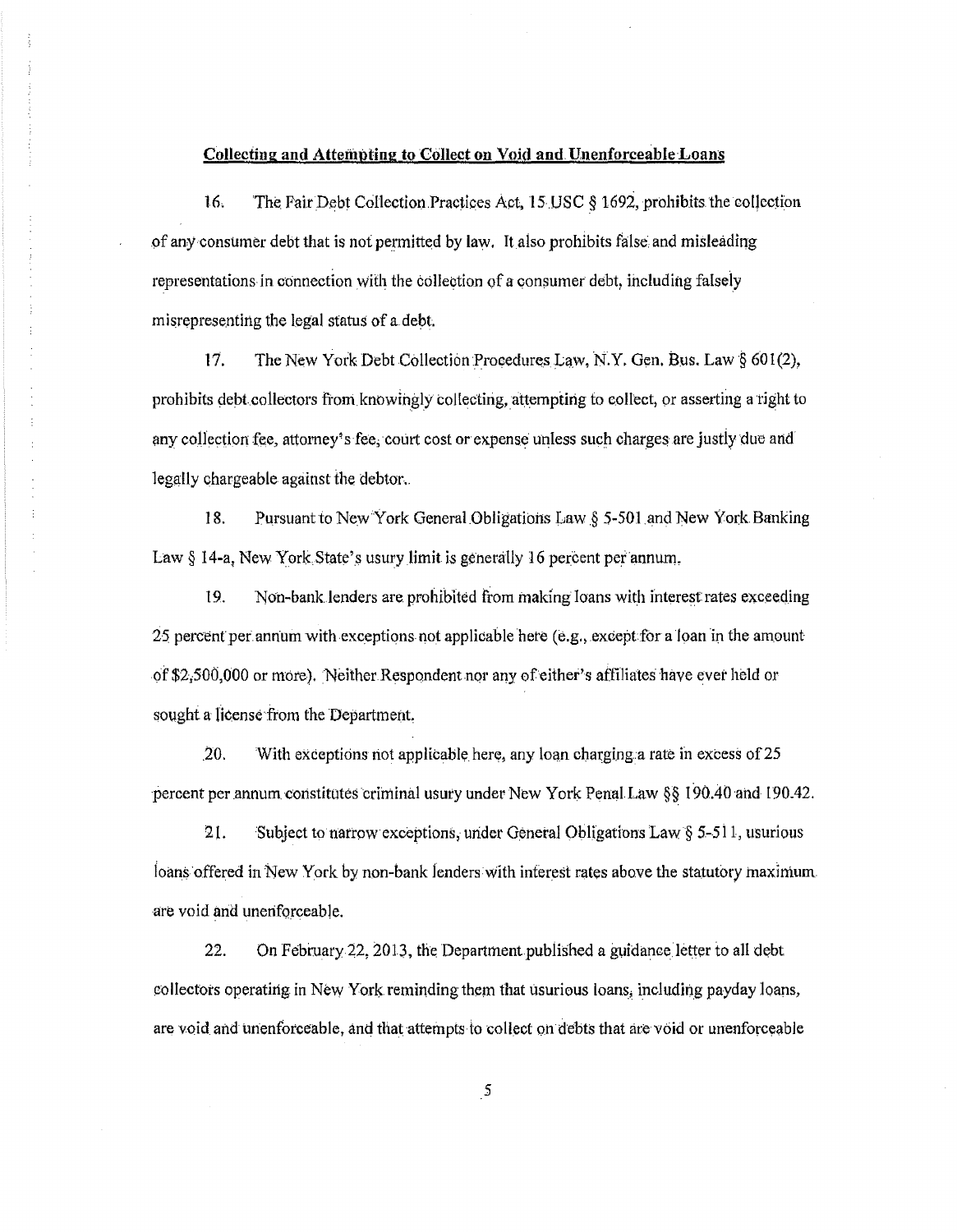violate state and federal law. Nevertheless, TAR collected on usurious payday loans from New York consumers for more than one year after the issuance of DFS's guidance letter. During the Investigation Period, TAR attempted to collect on  $20,263$  usurious payday loan debts of at least  $16,462$  New York consumers that were void and unenforceable, and collected on 2, LI 9. of those accounts.

# Making Intentional Misrepresentations with Respect to a Financial Product or Service

23. New York Financial Services Law *§*408 prohibits any intentional fraud or intentional misrepresentation of a material fact with respect to a financial product or service.

24. E-Finance misrepresented to New York consumers the legal status of usurious payday loans in its. servicing activities, which included notifications that payments were due on such loans, and attempts to collect delinquent payments on void, unenforceable payday loans.

25. Since 2009, E-Finance serviced 26,116 payday loan accounts of New York consumers.

## Violations

26; By reason of the foregoing, the Department finds that TAR violated 15 USC §§  $1692f(1)$ ; 1692e(2) and N.Y. Gen. Bus. Law § 601(2) and that E-Finance violated New York Financial Services Law § 408.

#### AGREEMENT

IT IS HEREBY UNDERSTOOD AND AGREED by Respondents, and all their subsidiaries, affiliates, successors, assigns, agents, representatives and employees, that;

# **Injunctive Relief**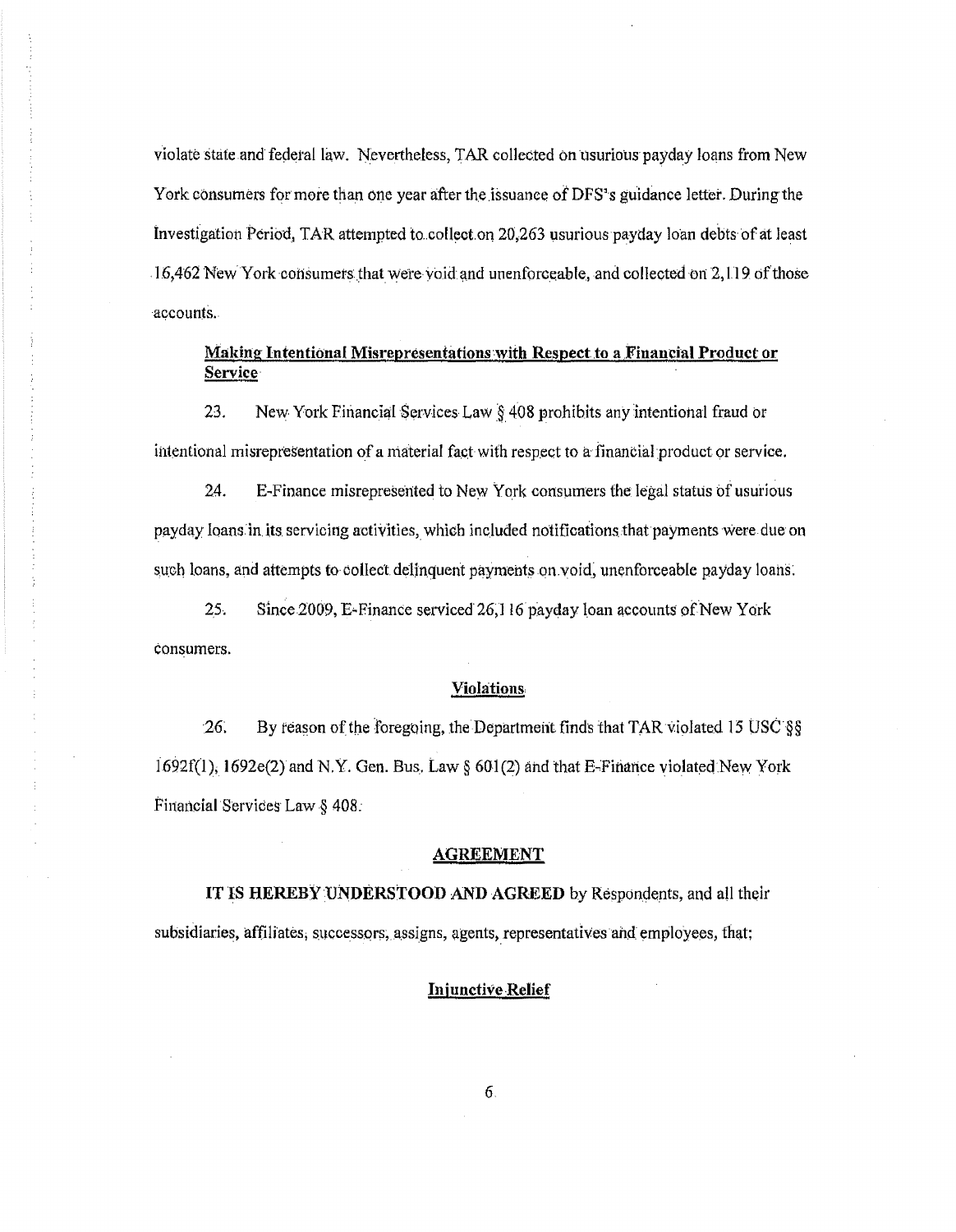27. TAR shall immediately fully and finally release and discharge all outstanding indebtedness of all payday toan accounts of New York State consumers collected on by TAR during the Investigation Period, totaling at least \$11,813,745 in outstanding debts. In fact, the total amount released and discharged is likely to be in excess of \$11,813,745, but is not quantifiable due to record-keeping deficiencies by Respondents.

For all accounts of usurious payday loan debts allegedly owed by New York 28. consumers and held by Respondents during the Investigation Period:

a. Respondents shall neither sell nor assign such accounts;

- b. Notwithstanding Paragraph 9, in the event that either Respondent becomes aware of, or is informed by any New York consumer that negative information was reported to any credit reporting bureau relating to the payday loan accounts of any New York consumer, Respondents shall identify all New York payday loan accounts affected and within twenty (20) days of discovery or receiving notification of any such reporting, write to any relevant credit. reporting bureau and request that it remove all negative information Respondents and/or its employees, agents or representatives provided to the bureau concerning any such accounts to the extent such information remains on the consumers' credit reports;
- c. Respondents shall within thirty (30) days of the Effective Date of this Consent Order ("Effective Date") move to vacate any judgments that they obtained on such accounts; and,
- d. Respondents shall within thirty (30) days of the Effective Date direct the release of any pending garnishments, levies, liens, restraining notices, or attachments relating to any judgments on such accounts.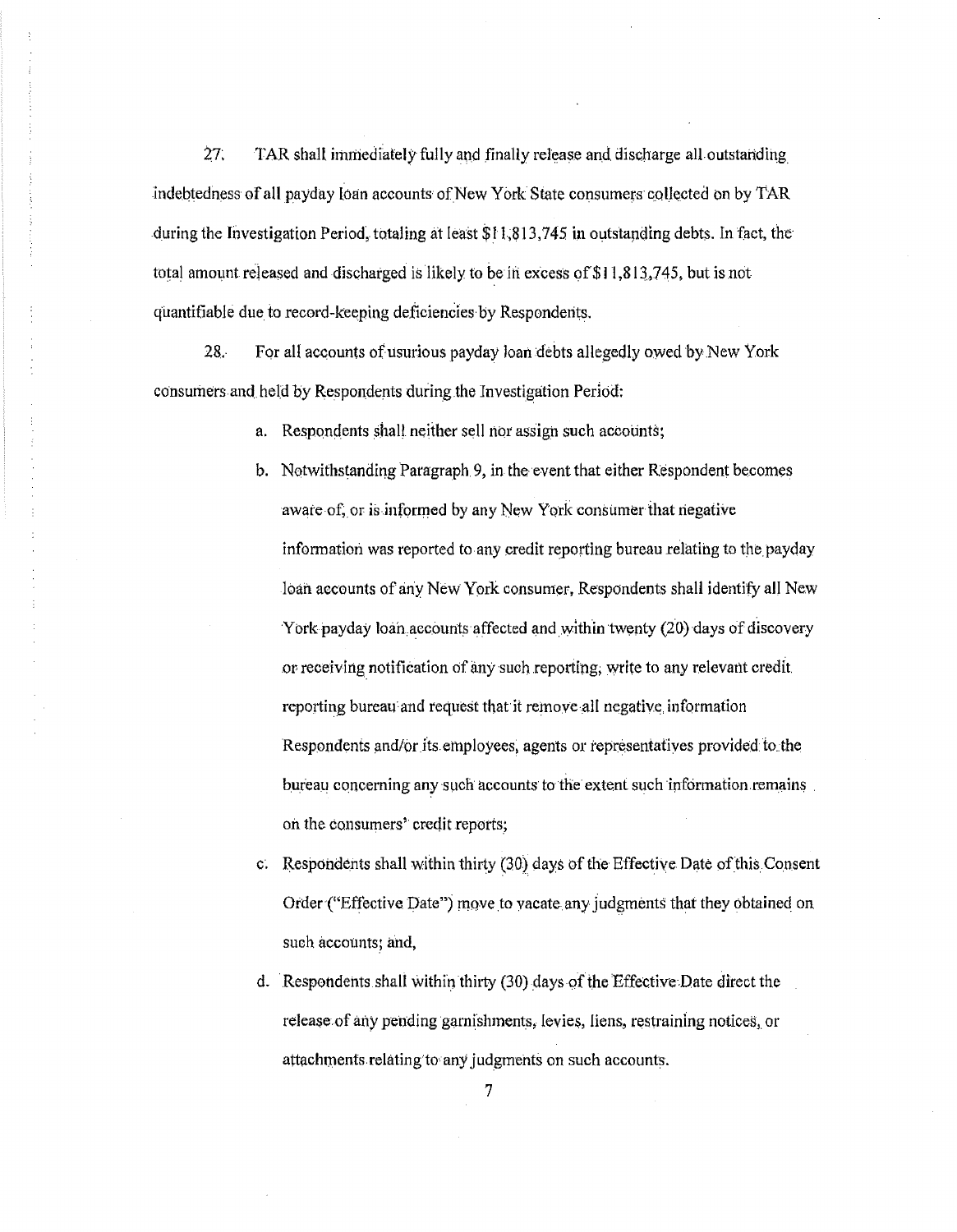29. Respondents shall not engage in any acts in violation of federal or New York State debt collection laws, including, but not limited to, the collection of usurious payday loan debts in New York State. Moreover, although both Respondents have represented to the Department that they have ceased all operations relating to payday loan servicing and payday loan debt collection, in the event Respondents in the future resume operations relating to payday loan servicing and/or payday loan debt collection or any other operations relating to providing, servicing, attempting to collect on, or collecting on debt that violates any provision of New York or federal law, Respondents shall not offer or conduct any such services with respect to New York consumers.

ł

30. If Respondents receive payment on a payday loan debt from a New York consumer after the Effective Date of this Consent Order, Respondents shall return the payment to the consumer and include the completed notice letter in Appendix A.

# **Notice**

31. Within fourteen  $(14)$  days of the Effective Date, Respondents shall provide the Department a list of all New York consumers whose debts have been discharged and the amounts discharged pursuant to Paragraph 27 above.

32. A third party administrator ("TPA") selected by the Department and retained by Respondents will complete the following: (1) execute the mailing of the completed notice letter in Appendix A to all affected New York consumers including the  $16,462$  identified in the list referenced in Paragraph 31 to be completed no later than November 6; 2017; (2) as to affected New York consumers for whom an initial notice letter is returned to the TPA as undeliverable, perform "skip tracing" services to attempt to locate the updated current addresses of those New York consumers; (3) execute the mailing of second completed notice letters to affected New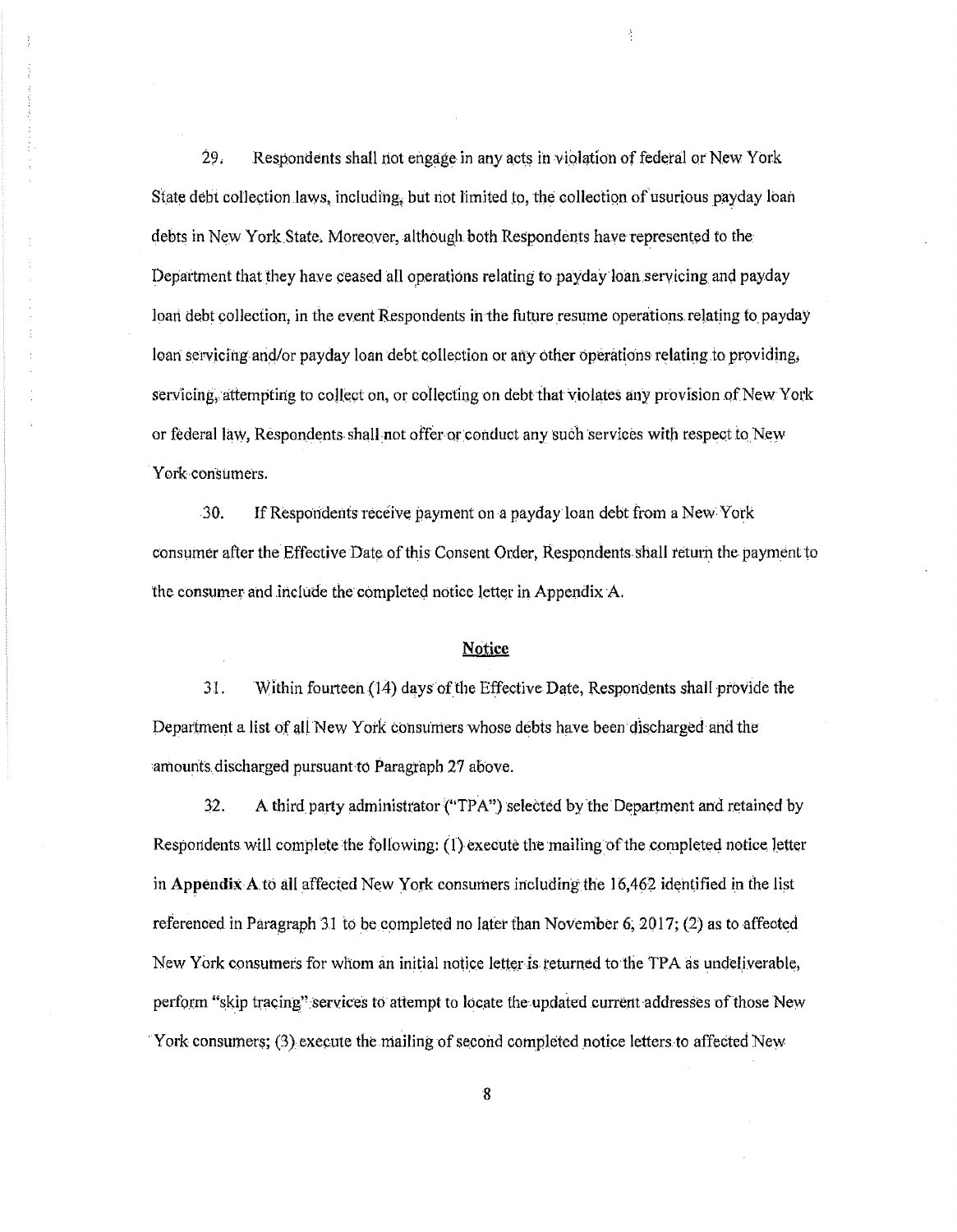York consumers whose initial notice letter was returned to the TPA as undeliverable and for whom. an updated address has been identified.

33. When a notice letter is returned to the TPA after the second mailing described in Paragraph 32, there will be no further obligation to continue to locate the New York consumer for whom a notice letter has been returned twice. This does not alter any other obligation Respondents have under this Agreement. The TPA will provide to Respondents a list of New York consumers for whom a notice letter has been returned twice as undeliverable. If either Respondent is at any time contacted by a New York consumer who incurred a debt that either Respondent serviced, attempted to collect on, or collected on that did not receive the relief provided for in Paragraphs 27-28, or if either Respondent becomes aware of information that may allow it to reach a consumer that the TPA could not locate, Respondents shall immediately provide such relief to the New York consumer, or attempt to reach a consumer with the completed notice in Appendix A at Respondents' own cost, as the case may be.

34. One month after the TPA mails the first round of notice letters described in Paragraph 32, the TPA will provide the Department with a Report listing (i) the names and addresses of the New York consumers to whom the TPA has mailed notice letters; and (ii) the names and addresses of New York consumers for whom notice letters were returned as. undeliverable. The TPA will submit a final Report to the Department containing updated information once the mailings of second notice letters described in Paragraph 32 are completed, no later than January 5, 2018.

35. All mailings to NewYork consumers shall be sent inan envelope with a clear and conspicuous<sup>1</sup> statement on the front of the envelope stating in bold, upper case letters:

I For purposes of this Consent Order, "clear and conspicuous" shall mean that the statement is of such size, color, and contrast and is so presented as to be readily noticed and understood by the person to whom it is being disclosed.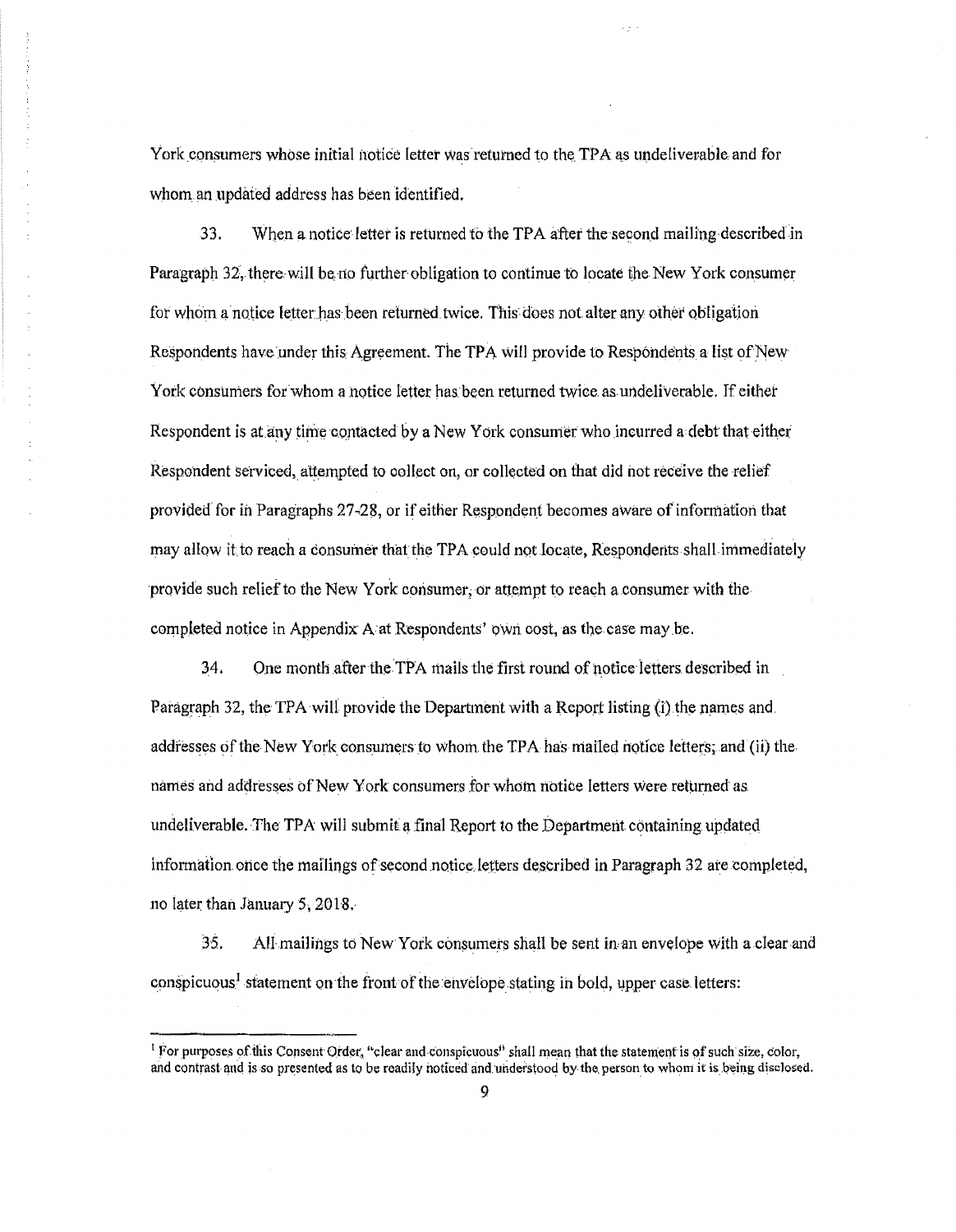# "IMPORTANT INFORMATION ENCLOSED BASED ON A SETTLEMENT WITH NEW YORK STATE".

# Civil Penalty

36. Respondents shall pay a civil penalty of FORTY-FIVE THOUSAND DOLLARS (\$45,000) to the Department upon execution of this Consent Order.

 $37.$  The payment set forth in Paragraph 36 shall be in the form of a wire transfer in accordance with the Department's instructions.

38. Respondents shall be responsible for paying up to FIFTEEN THOUSAND DOLLARS (\$15,000) for the costs of the TPA for the mailings, "skip tracing", and reporting described in Paragraph 32 and 34. The \$15,000 from Respondents shall be held in an Escrow AQcount with McLaughlin & Stern, a.limited liability partnership organized under the laws of New York. To the extent the total cost of such services is less than \$15,000, any remaining funds shall be returned to Respondents only after all mailings, "skip tracing," and attempted mailings have been completed by the TPA. The Escrow Account will be administered by Daniel J. Horwitz, Esq.

39. Respondents have represented to the Department that due to diminished financial .condition.they are unable to make payrnent of monies beyond those set. forth in Paragraphs 3,6 and 38 of this Agreem¢nt.

40. Respohdehts shall neither seek nor accept from any non-Respondent reimbursement or indemnification with regard to any portion of the civil penalty paid pursuant to this Consent Order, including, but not limited to, payment made pursuant to any insurance policy. Respondents agree that they will not claim, assert, or apply for a tax deduction or tax

 $10<sup>°</sup>$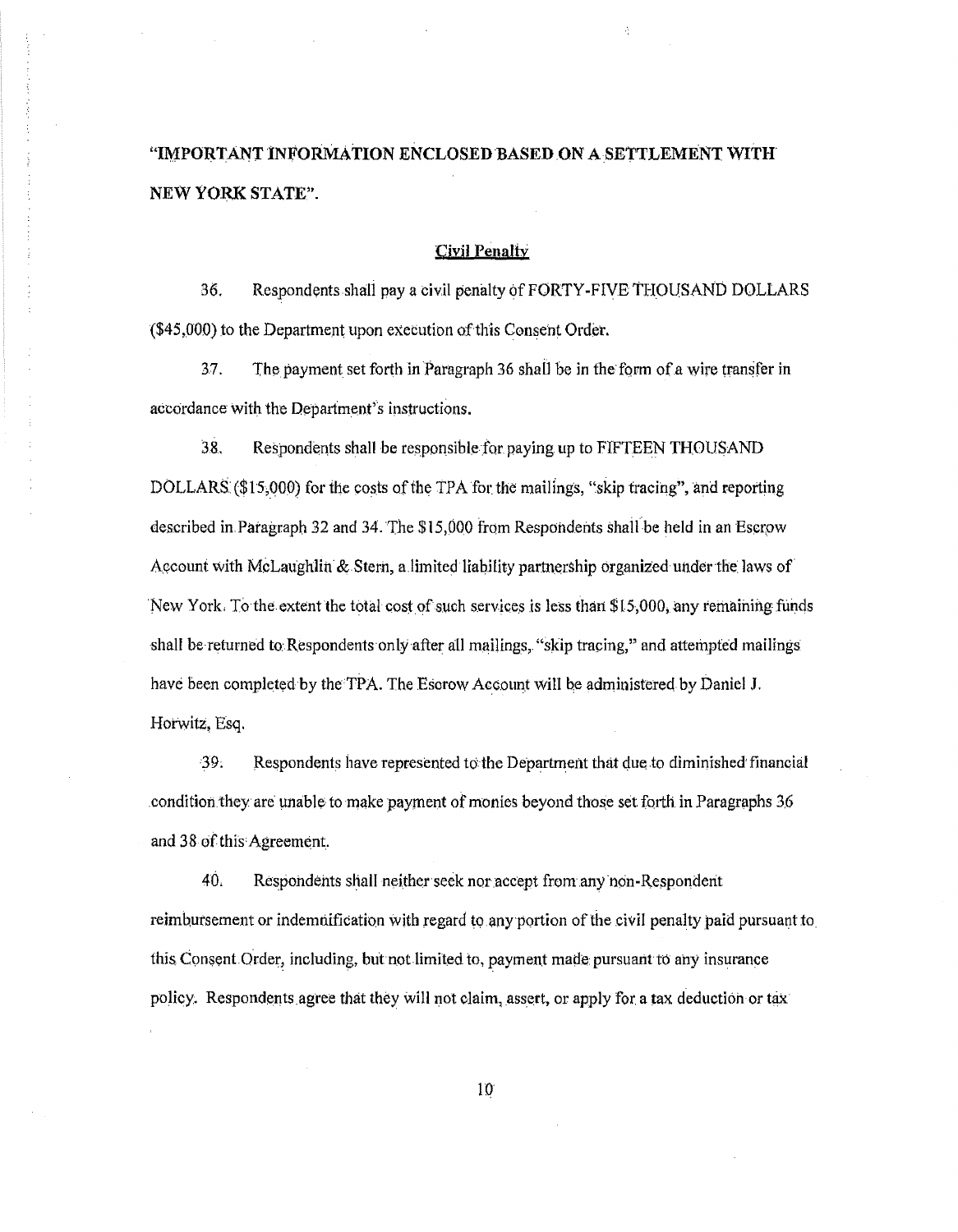credit with regard to any U.S. federal, state, or local tax, directly or indirectly, for any portion of the civil penalty paid pursuant to this Consent Order.

### Other Relief

41. Respondents submit to the authority of the Superintendent to effectuate this Consent Order. Respondents will cease and desist from engaging in any acts in violation of the New York Financial Services, Banking and General Obligations Laws and will comply with those and every other applicable New York law.

### Breach of the Consent Order

42. If Respondents default on their obligation to pay the penalty in Paragraph 36 of this Consent Order, the Superintendent may terminate this Consent Order, in her sole discretion, upon five (5) business days' written notice. In the event of such termination, Respondents expressly agree and acknowledge· that this Consent Order shall in no way bar or otherwise preclude the Superintendent from commencing, conducting or prosecuting any investigation, action or proceeding, however denominated, related to the Consent Ordei, against Respondents, or from using in any way statements, documents or other materials produced or provided by Respondents prior to or after the date of this Consent Order including, without limitation, such statements, documents or other materials, if any, provided for purposes of settlement negotiations.

43. In the event that the Department believes either Respondent to be materially in breach of this Consent Order other than Respondents' obligation to pay the penalty in Paragraph 36 ("Breach"), the Department will provide written notice to that Respondent and that. Respondent must, within ten (IO) days from the date of receipt of said notice, or on a later date if so determined in the sole discretion of the Superintendent, appear before the Department and

il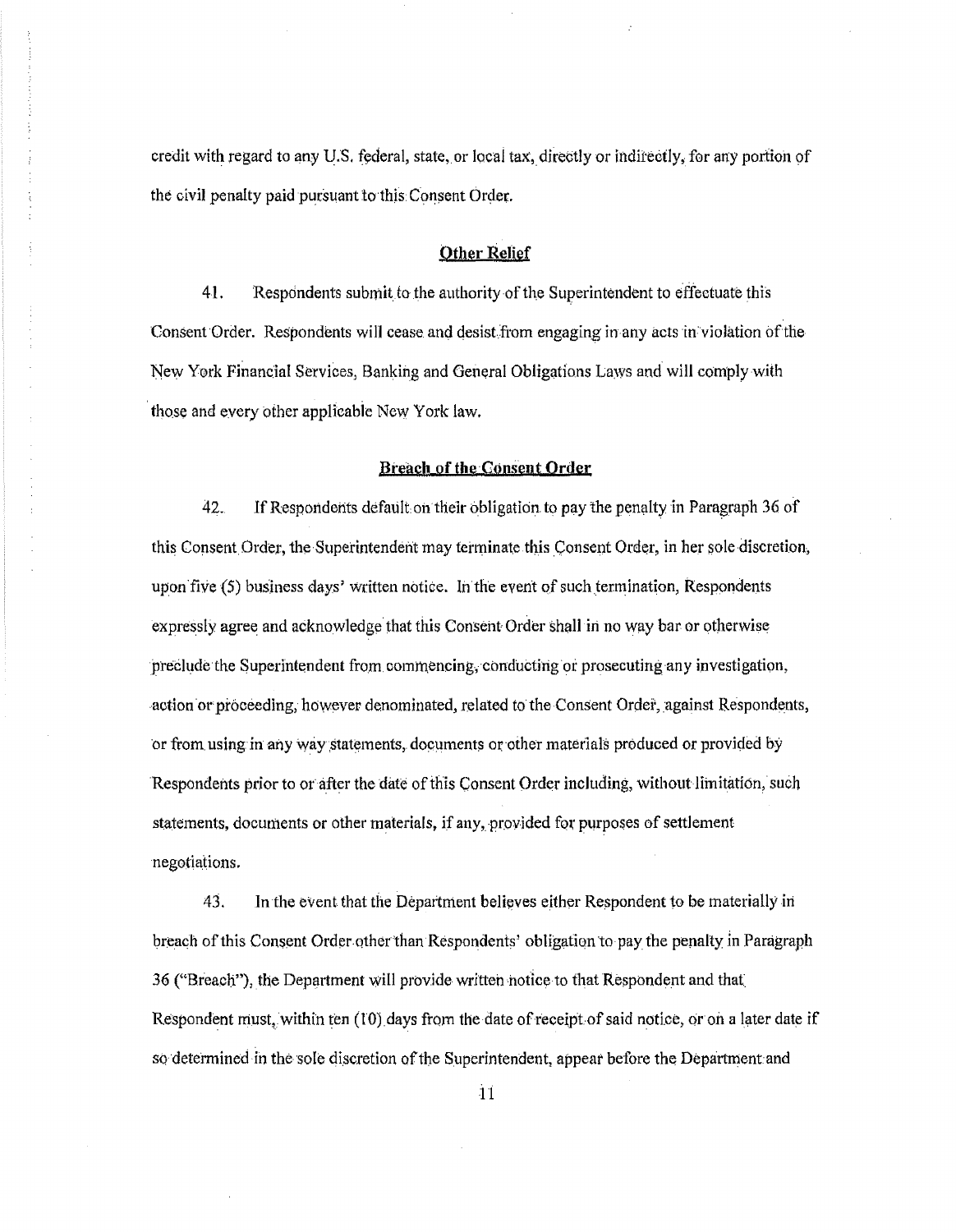shall have an opportunity to rebut the evidence, if any, of the Department that a Breach has o.c.curred and, to the extent pertinent, demonstrate that any such Breach is not material or has been cured.

44. Respondents. understand and agree that failure to. appear before the Department to ring the required demonstration within the specified period as set forth in Paragraph 43 of this Consent Order is presumptive evidence of a Breach thereof. Upon a finding of Breach, the Superintendent has all the rights and remedies available to her or him under New York law and may use any and all evidence available to the Superintendent in connection with all ensuing hearings, notices, orders and other remedies that ate available.

## **Other Provisions**

45. Nothing in this Consent Order shall be construed to prevent any consumer from pursuing any right or remedy at law.

46. No agreement, settlement or release between either or both Respondents and any New York consumer or class shall preclude or in any way limit either Respondents' obligations under this Consent Order.

· 4 7. Respondents .shall submit to the Department an affidavit of compliance with the terms of this Consent Order one year from the Effective Date of this Consent Order.

48. The Department has agreed to the terms of this Consent Order based on, among other things, the representations made to the Department by Respondents - either directly orthrough their counsel  $-$  and the Department's own factual Investigation. To the extent that representations made by either Respondent — either directly or through their counsel — are later found to be materially incomplete or inaccurate, this Consent Order is voidable by the Superintendent in her sole discretion.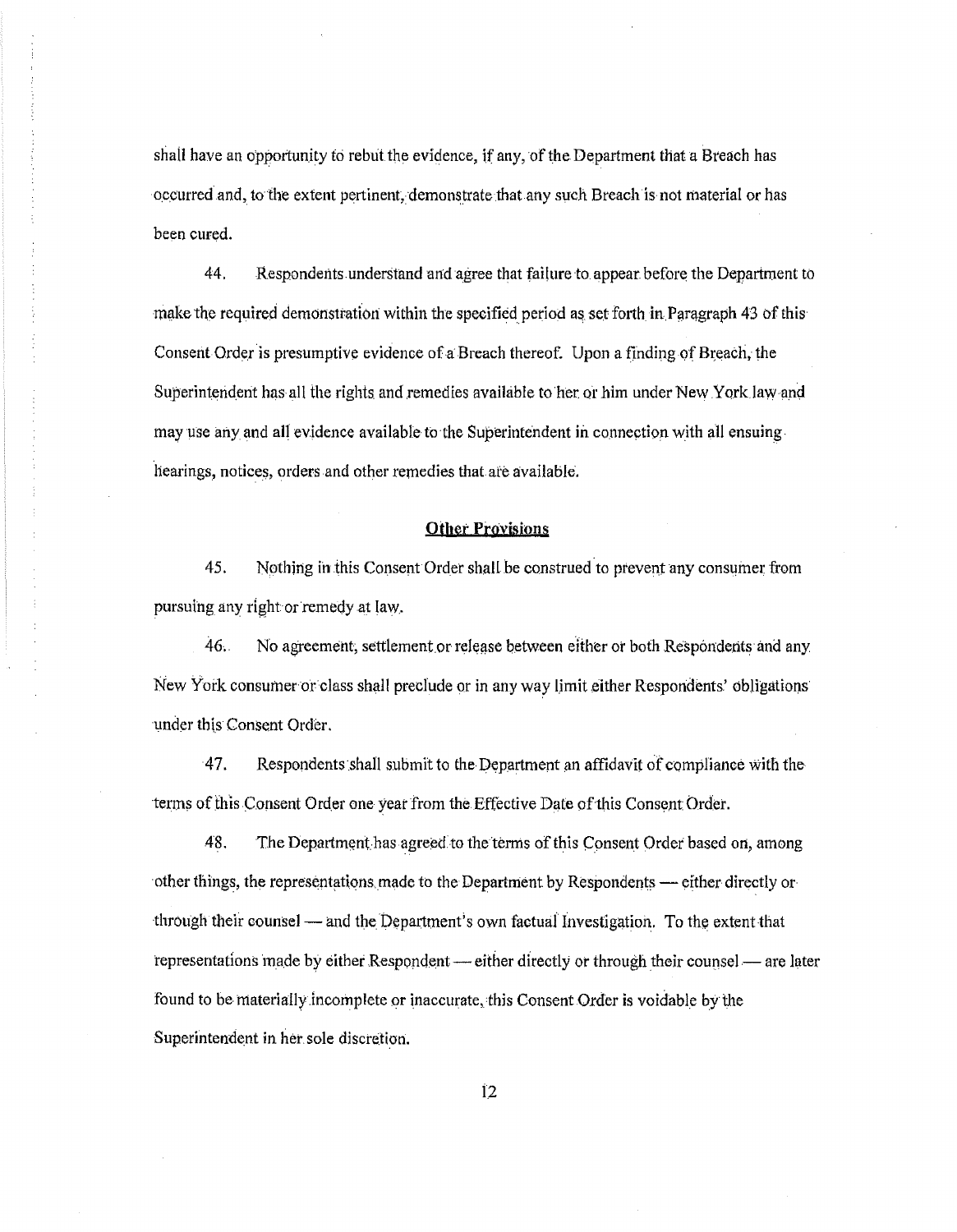49. Upon the request of the Department, Respondents shall provide all documentation and information reasonably necessary for the Department to verify compliance with this Consent Order.

经

50. Respondents represent and warrant, through the signatures below, that the terms and conditions of this Consent Order are duly approved, and execution of this Consent Order is duly authorized.

51. All notices, reports, requests, and other communications to any party pursuant to this Consent Order shall be in writing and shall be directed as follows:

If to the Department:

New York State Department of Financial Services. One State Street New York, New York 10004-1511 Attn: Paula Sternberg, Assistant Counsel

If to Respondents:

McLaughlin &. Stern 260 Madison Avenue New York, NY 19016 Attn: Daniel J. Horwitz, Esq.

52. This Consent Order and any dispute thereunder shall be governed by the laws of the State of New York without regard to any conflicts of laws principles.

53. Respondents waive all rights to further notice and hearing in this matter as to any allegations of past violations up to and including the Effective Date of this Consent Order and agree that no provision of the Consent Order is subject to review in any court or tribunal outside the Department

54. This Consent Order may not be amended except by an instrument in writing signed on behalf of all the parties to this Consent Order.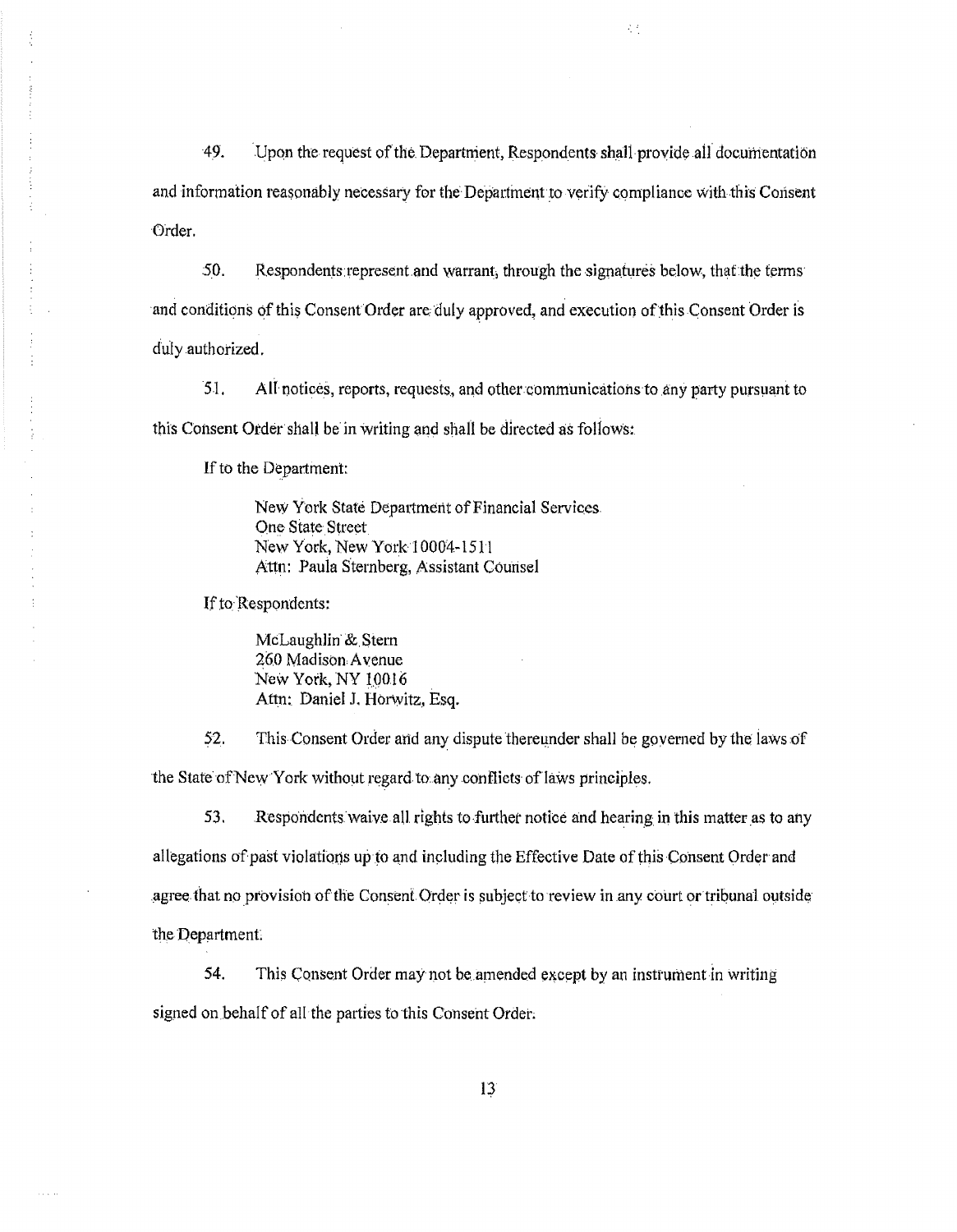55. This Consent Order constitutes the entire agreement between the Department and Respondents and supersedes any prior communication, understanding, or agreement, whether written or oral, concerning the subject matter of this Consent Order. No inducement, promise, understanding, condition, or warranty not set forth in this Consent Order has been relied upon by any party to this Consent Order. In the event that one or more provisions contained in this Consent Order shall for any reason be held invalid, illegal, or unenforceable in any respect, such invalidity, illegality, or unenforceability shall not affect any other provisions of this Consent Order.

56. This Consent Order may be executed in one or more counterparts, and shall become effective when such counterparts have been signed by each of the parties hereto and So Ordered by the Superintendent of Financial Services or her designee (the "Effective Date").

57. Upon execution by the parties to this Consent Order, the Department will discontinue the Investigation as to and against Respondents solely with respect to the practices set forth herein through the Effective Date of this Consent Order. No further action will be taken by the Department against Respondents for the conduct set forth in this Consent Order provided Respondents comply with the terms of the Consent Order.

WHEREFORE, the signatures evidencing assent to this Consent Order have been affixed hereto on the dates set forth below.

DEPARTMENT OF FINANCIAL SERVICES Bv: NANCY RUSKIN Deputy Director Financial Frauds and Consumer Protection Division September 2017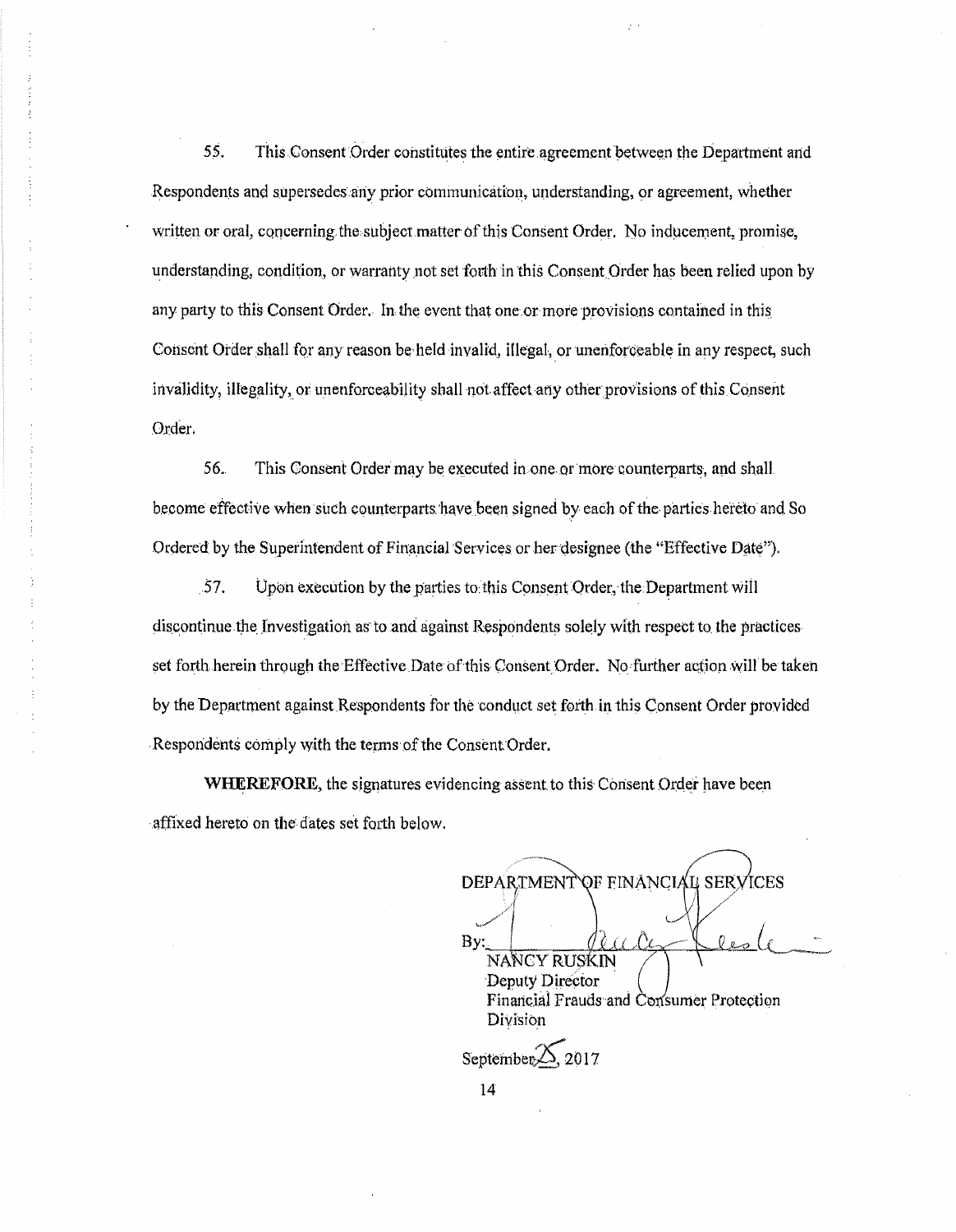Total Account Recovery, LLC

ż.

By:

Jeremy Schaffer

September<sub>1</sub>, 2017

E-Finance Call Center Support, LLC

By.

Joshua Mitchelm

September 1, 2017

THE FOREGOING IS HEREBY APPROVED. IT IS SO ORDERED.

Dated: New York, NY

September<sub>21,</sub>2017

MARIA T. VULLO Superintendent of Financial Services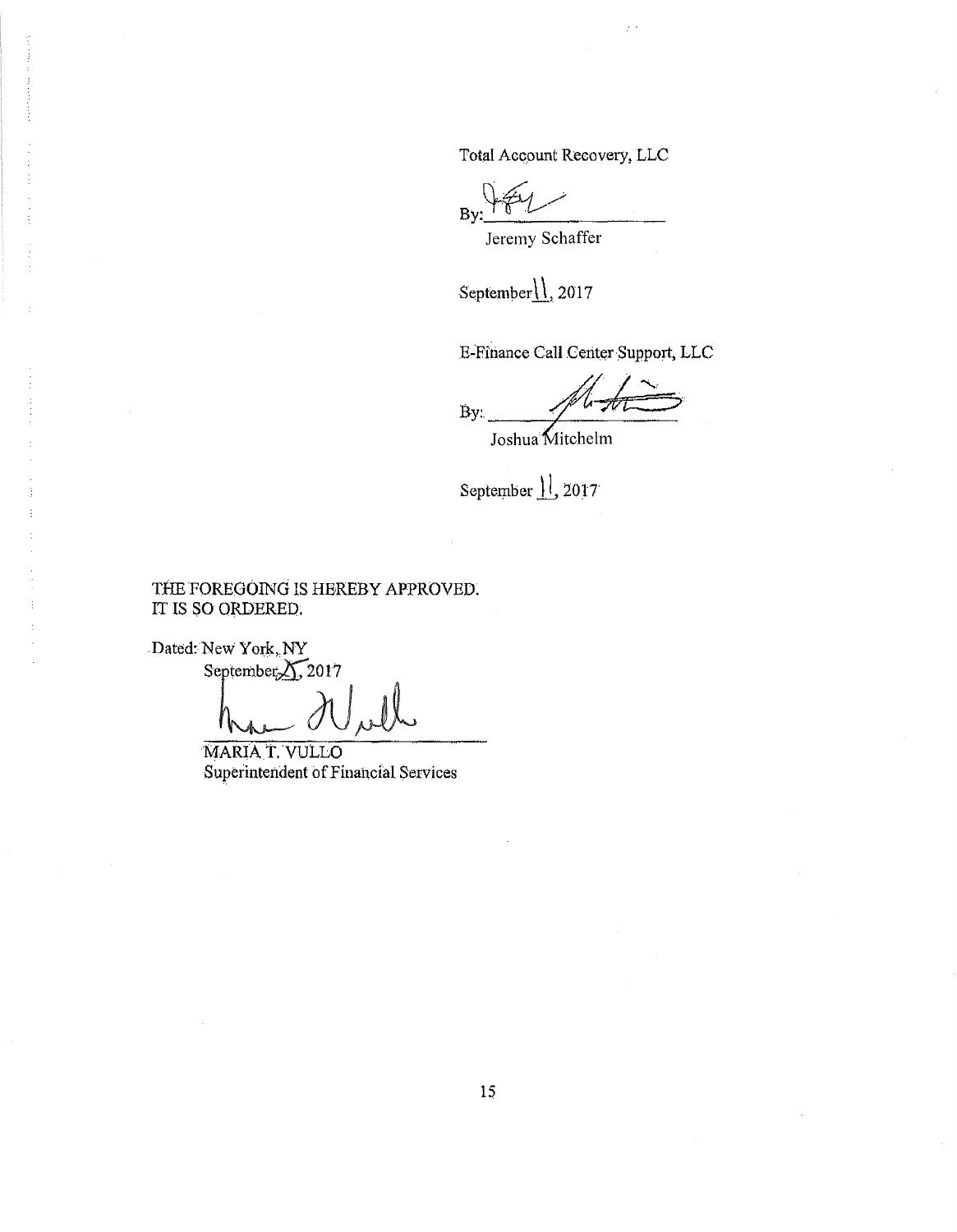# **APPENDIX A** [TAR and E-Finance Letterhead]

ć.

[Date]

[Consumer's Address]

Dear [Consumer],

You are receiving this notice pursuant to a settlement reached between Total Account Recovery ("TAR"), E-Finance Call Center Support ("E-Finance"), and the New York State Department of Financial Services. The settlement concerns TAR's debt collection activity and E-Finance's loan servicing activity on accounts of New York State residents. Our records indicate that TAR had a collection account related to a payday loan debt you allegedly incurred: Account(s) [###]. E-Finance may have had an account relating to payday loan debt you allegedly incurred or may have been paying. We write to notify you that, pursuant to the settlement with the New York State Department of Financial Services:

- [If applicable] TAR has forgiven your outstanding balance of [amount] and  $\bullet$ closed the collection account(s) in your name;
- TAR will neither sell nor assign such account(s) in the future to other debt collectors;
- TAR will not attempt to collect on such account(s) either directly or indirectly in the future;
- TAR asserts that it did not report negative information to any credit reporting bureaus ó relating to its collection activity. However, if you believe TAR did in fact report any negative information to any credit reporting bureaus relating to your account or accounts, you may contact  $[X,$  Title, at phone number, email, identify yourself with your name and account number listed above, and request that pursuant to the terms of this settlement. TAR write to the bureau(s) and request that the bureau(s) delete any such information remaining on your credit report;
- If TAR has obtained any judgments against you regarding such account(s), TAR shall  $\bullet$ move to vacate that judgment against you by September 29, 2017; and,
- If TAR has any pending garnishments, levies, liens, restraining notices, or ÷. attachments relating to any judgments it obtained on such account(s), TAR shall move to release those holds by September 29, 2017;
- [If applicable] E-Finance has closed any account(s) in your name and will neither  $\bullet$ contact you again concerning your account(s) nor take any action relating to such  $account(s)$ .